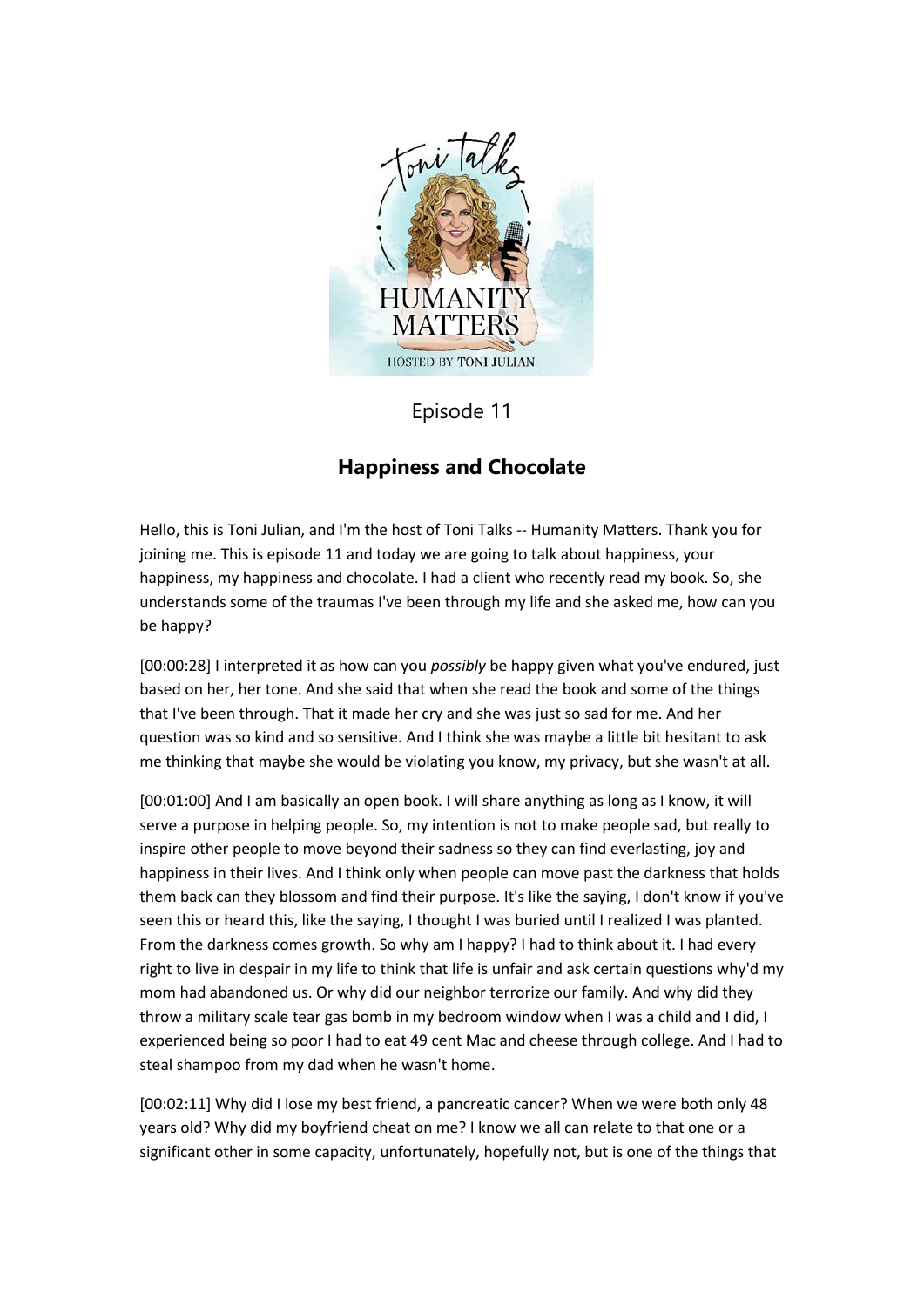I thought about is happiness. Is happiness, a current state of being given what is going on in our life at a certain point in time.

[00:02:40] Is that an emotion that we feel only when everything's going our way? Like, it's really easy to just to fall into that to be reactive.

Right now, we are in our fifth month of COVID-19 in the United States. We are in our fifth month of sheltering in place with certain things opening up, even though we are still facing this reality of a lot of people contracting COVID-19. I was a little delayed in this podcast because I needed to attend to this very tumultuous time in my family where my 32-year-old daughter, actually contracted COVID and my youngest daughter who's 21 and I were exposed so we did experience this feeling of sheltering, a place on only sheltering, but quarantining ourselves.

[00:03:34] Which was kind of a crazy thing. And so, you know, I'm thinking, you know, do I, how do we get through this? You know, do we kind of go through our normal days? And so much of, it was just my perspective, my frame of mind, not feeling like, okay, I feel trapped. I could have gone there, but it was like, all right, I've got lots of things I could do at home. I've got plenty of fun work projects I can do. There are certain things I can take advantage of this time while, while I'm home. So, everything worked out fine. My oldest daughter was actually enrolled in the San Jose police department Academy and she had lots of ups and downs because they had started and then they were told to just shelter in place for a while. They stopped the Academy earlier in the year, they were starting back up again in, I believe first part of mid-July. And unfortunately, because she did have COVID that she was not able to go. She spent one day in the San Jose PD in the Academy because she had tested negative, but then she had additional tests that showed that she was still testing positive, even though her symptoms were gone.

[00:04:49] So she was furloughed and we were really fortunate in that her symptoms were mild and the doctors at Stanford believe that's the case because she's extremely fit and strong so while she's testing positive still, she is doing much better. And what inspired me about this is her happiness through it. Like I was just feeling like I was not handling this as well as my daughter was. And she's the one that had COVID and she's the one that has her career on the line. Right? So, she remained happy. She remained optimistic throughout this. And I was so inspired and she just had this amazing positive attitude and she was just like, I'm okay. I said, yeah, you're okay. Fortunately, you're not sicker than you are. And I was thinking I am okay. Our daughter's okay. We came through it. We finally tested a negative ourselves. We waited 14 days for the test results to come in, which was pretty ridiculous. So that's, you know, that's a downside of what we're going through right now.

[00:05:51] But I was so inspired by her happiness. And I was thinking, why is she so happy through this? And granted, it was stressful. I'm not saying it wasn't and she sure she certainly was not sugar-coating her life or just ignoring things that were going around on us. But she has this very innate sense of persevering through life. She's had a hard time in life just as I have. Things are not easy and things aren't easy for a lot of people. Right. But she was able to get through this because she had this inner sense of happiness that regardless of things that were going on around her, she still knew she was okay.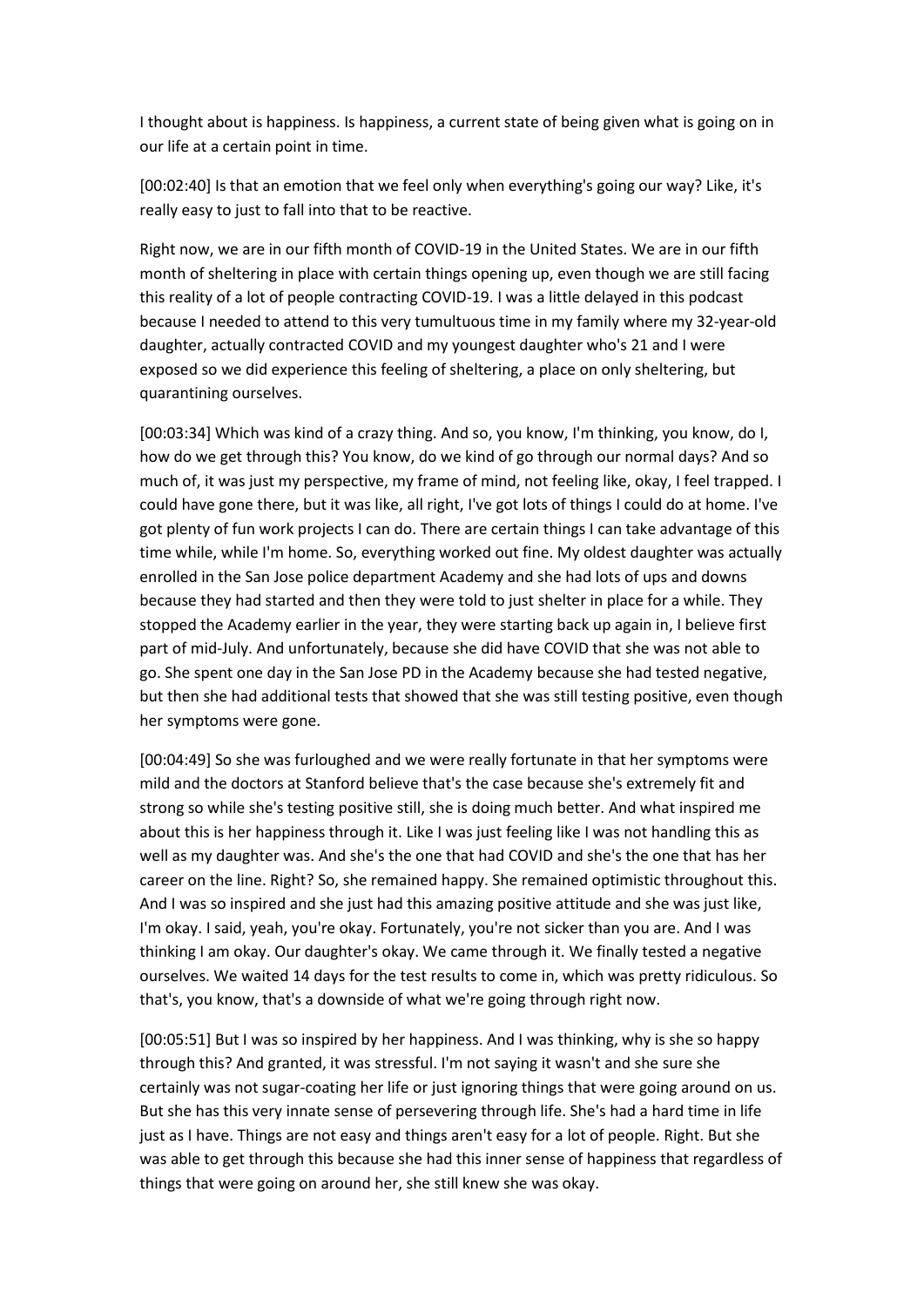[00:06:26] She still knew that no matter what she will be fine through this. I think maybe, I don't know you've been through this. I certainly have, but I do way better with black and white. Like if there is an unknown, like with Valerie, my daughter, is she going to be in the Academy or is she going to be furloughed for the next four months?

[00:06:46] You know, it's this kind of gray area of the unpredictability of not knowing what's going to happen next. There was so much riding on it. So now there's, there's huge financial impact on her. And, you know, what's she going to do with her time and what can she do to better prepare for the Academy when she goes in.

[00:07:03] And fortunately, they just treated her so beautifully and, and they wanted her back. They saw the value of her and they said, Hey, look, we don't want to lose you. You're coming back. You know, in the, in November Academy, hopefully they'll be able to do that. So, she had this faith in this grounding, which I think is really at the crux of how we deal in this tumultuous world right now, this unpredictability, especially in light of COVID.

[00:07:35] So I think one of the things I want to talk about today is not just that, but I think for me, what keeps me happy and kind of answer my very sweet client's question is what is one of the things that makes me feel better about being secure in that happiness and not being reactive to things that are going on and not being like one of the things she said is, wow, you've had all this happened to you and how could you be happy now, even though things currently could be not going well or things that happened a long time ago, my life. How could you be happy given all that? So, I'm just going to share with you. One of my beliefs is that, and this is a belief and, and I believe very strongly in it. I'm not, not trying to, you know, shatter your world or your belief system that's not about that at all or values, but it's just my perspective and something that's helped me is that I have faith in an unseen world. And I'll, I'll explain what that means. I have a belief that we are meant to learn from all events in life. And I don't believe our experiences on this earth are designed, beat us down.

[00:08:50] I do believe that they are designed to elevate us in our life. And we are meant to learn from everything that we go through, whether we consider it. A positive experience, a negative experience, a neutral experience. We are just meant to learn from these things. And I believe that we have to experience the dark side to experience the light.

[00:09:12] We have to experience sadness, to know happiness, just like we need to feel pain, to appreciate the lack of pain. And as we're getting older and these littler, you know, pains that set in, I appreciate not being in pain when I'm not in pain. It's kind of like, I don't know if you've done this. If you have a cold and you're miserable and your nose is runny and stuffy and you're coughing and you can't breathe through your nose? Are you not a good mouth breather. Like I am not, it's like when that cold has gone do you appreciate being able to breathe out of your nose again? Probably not. Like I don't normally think about it. I only think about it when I have a cold, so I think like the lesson is like, appreciate the good things when they're happening. Like, we acknowledge that, right? Appreciate not having a cold all the time.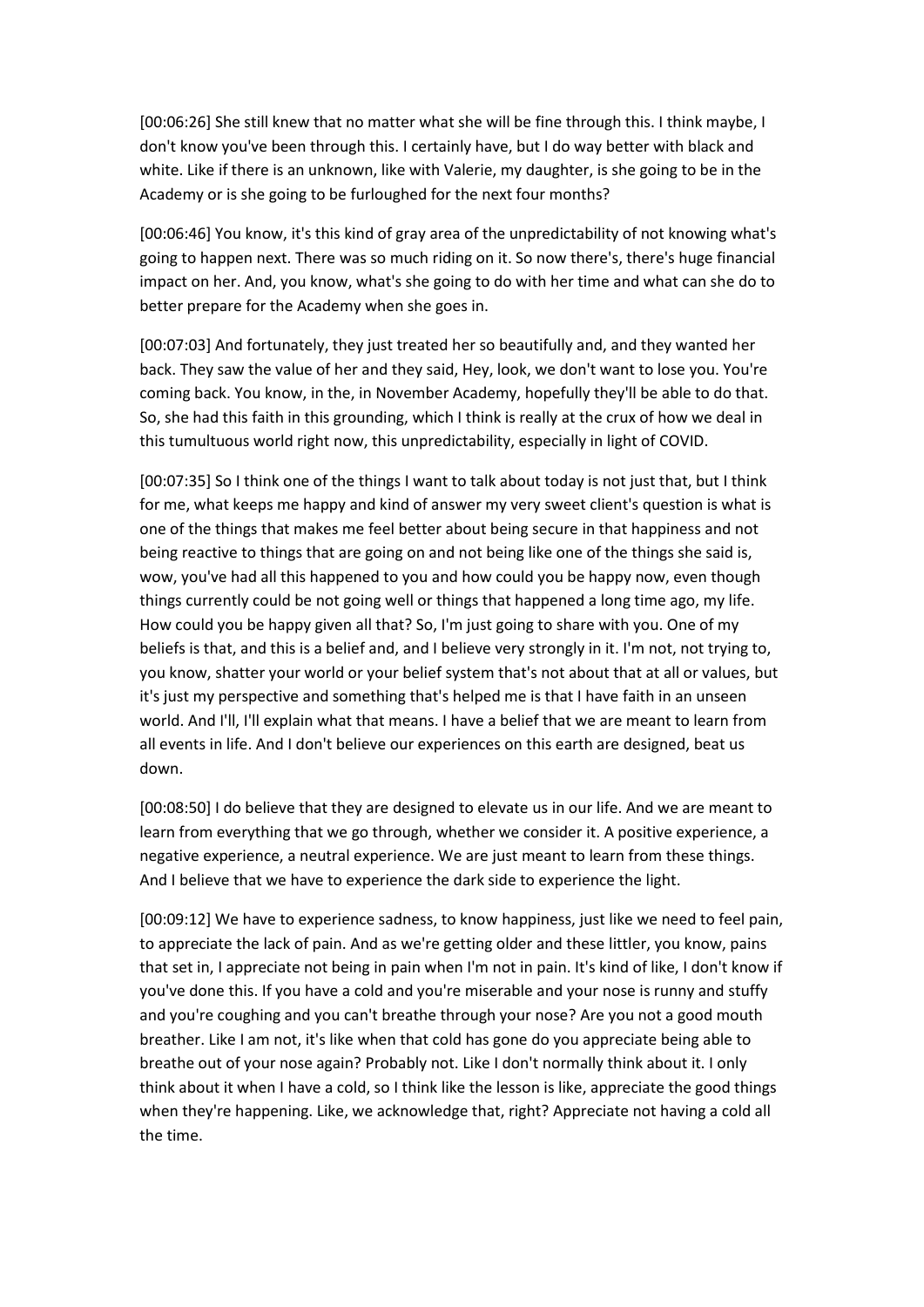So this client of mine, I think she lost her mother years ago, I think around 13 years ago. And she still feels this deep sense of sadness. And I don't think the missing of a loved one ever goes away, but I have found my own way of softening the blow, which is based on some of my beliefs and my experiences. And my beliefs that are based on my experiences, not just these farfetched beliefs and things. So, I lost my Papa almost three years ago and actually it's September and he survived years longer than the doctors ever anticipated.

[00:10:43] And I had the privilege of spending the majority of those five years with him. And when he passed, I was completely devastated. And my biggest fear in life was to lose him. My mom had lived in Mexico for the last 40 years. I think when she was in her early forties, I was probably 18-ish or so, and my siblings were younger and my little brother was about, I think, 11 at the time she moved to Mexico because she didn't feel like she could live here anymore.

[00:11:17] I think she thought she would just completely lose it if she stayed. So, while it was really difficult for a long time and it put a huge strain on our relationship with her, not all of us, but certainly my relationship with her. Um, it was just a really tough time. And so, with my dad, I always felt like he was the remaining parent.

[00:11:39] He was the one that was always by my side. He was the one that always helped me through things if I needed it. And we were just really close. So, when he was diagnosed with multiple myeloma. The choice of helping him was not something I ever had to even think about. It was, of course, I'm going to step in.

[00:11:58] I'm going to help him. We'll go to the doctors. We'll make sure he gets good food. We'll do all these things. We'll help him wrap up his business. And it really was looking at, you know, like leaning toward the rock, looking at how do we close up shop for him? How do we help him transition through this last part of his life with grace and with dignity.

[00:12:21] So that was big on my mind. The first year after he passed was extremely hard and I was processing this very deep sadness and this loss, especially after him being such a huge part of my life. Like I saw him pretty much every day, all day, or for at least many, many hours of most days of the week for five years.

[00:12:45] So there was not just this loss of losing this man who I had learned so much from, and who'd been such an integral part and important part of my life, but of somebody who had a more recently been a part of my every day. So, so that was, that was huge for me. It started to get better. I started processing my grief and my sadness, you know, that first year was challenging and I was looking at managing all of his affairs and especially as the executor of his trust and, and really just kind of digging into the things that needed to be done.

[00:13:22] But over time, I was realizing, um, that I was becoming clairaudient. Like I was realizing that when I talked to him, I was feeling like he could hear me when I went to Fidelity and I wanted to close some of his investments. I went in with the intent of, of just kind of liquidating everything because a lot of his investments were in some pretty aggressive growth stocks and things.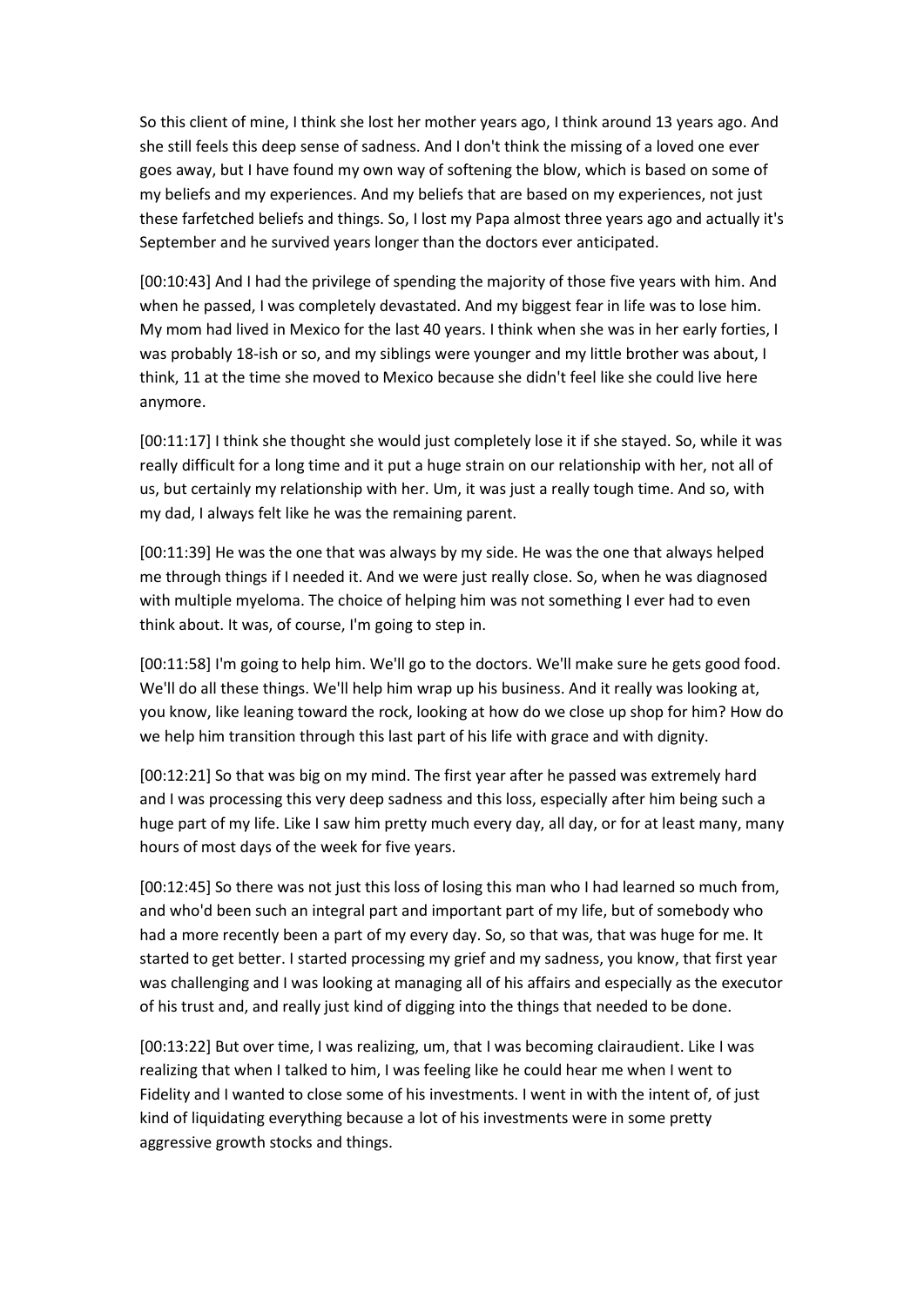[00:13:50] And when I was there, I just heard, I said the sense of knowing. Let it ride, let it ride. And I thought, all right, you know, I'm just going to let things ride here. I'm just going to let things go. I'm not going to close it down, but I was able to learn more about his finances and how they were invested and, and, um, how aggressive it was and that kind of thing so I could learn that for later. So, I am slowly developing this ability to pick up on thoughts and his feelings and that I can occasionally connect with people who have passed. So, one thing that started happening to me is after he passed, he started coming to me in my dreams to tell me that everything is okay.

[00:14:33] And one of the hardest things that I had to do is as he was getting further along. And as this disease was progressing, is that at one point it was very, very close to the end. And I, I was in this position of having to take his keys away so that he could no longer drive and we had this altercation about it, and I felt very badly about it.

[00:14:58] But then after he passed, I had this dream that there was a car and this car started to kind of, and going into this abyss. And he just looked at me and nodded like, Hey, the car things okay. And so, I had this sense of relief in my dream that, that he was actually telling me that these disagreements that we had, that things are okay. Things are okay now.

Another time. I was, you know, I was kind of lying in bed and I had this issue with some nerve pain in my ankles. And I wasn't sure why I was having a bit, as soon as my dad passed, I started getting this pain in my ankles, into my heels, and it was not plantar fasciitis. This was very different and even just standing was painful.

[00:15:44] And so I was just asking my guides, like what is going on with this pain? What can I do to heal this? What can I do to get rid of this? And I heard the term *cold feet* and I thought, Oh, maybe I should ice. Well, that makes perfect sense to me because when there's inflammation and you ice, you can cut down on that inflammation and cut down on the pain.

[00:16:07] And that I heard my father say something and I'm just going to back up a little bit because it won't make any sense without telling you a little bit of a backstory. Which is whenever I went to my dad's house, he would every now and then he would, he would tease me because we would, he would take me to lunch every day and I would always order chicken. That is my protein of choice. And he would say, Oh, chickens run, run. Here comes Toni. And he'd make these bwack-bwack sounds and, and flap his arms, like a little chicken wings. And, you know, we would get a good giggle out of that. And then also, because I was doing figure competitions, I'm a nutrition coach.

[00:16:43] Um, you know, doing my best to be healthy, stay healthy, stay lean into, into my fifties. At that point in time, I was in my mid-fifties. I think I was 53 or 54. Um, I just had this really strong desire and still do to, to be healthy. And so, he would try to offer me some biscotti or have some chocolate, have some M&Ms. He had this little. Red plastic bowl of M&Ms that would sit out for months. Not only did I not want the sugar and I did not want the milk chocolate, I did not want old food sitting out. So, so it was easy for me to pass on that. So, but he would always kind of tease me and always entice me to have some chocolate.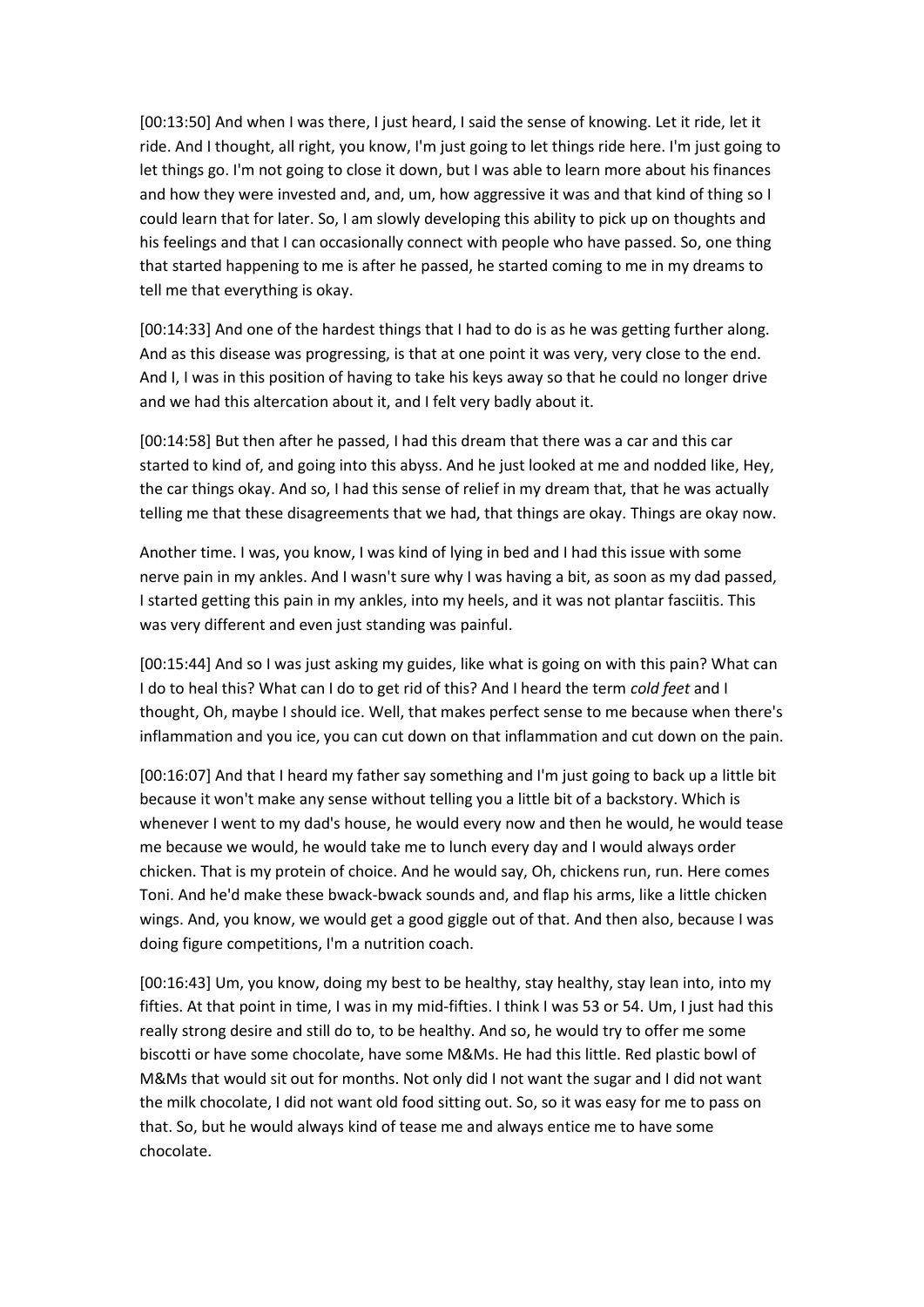[00:17:25] I'm like, dad, no, I'm fine. I'm fine. I don't really want any, so as I'm lying there in bed and after I heard these words, I heard of hearing cold feet. I heard, and I could just visualize this; I heard "daughter chocolate would be good". And I just laughed because he was making a joke and that was so his sense of humor and especially, you know, to call me daughter, who else would it be?

[00:17:50] And chocolate would be good. I thought all this is hilarious. So, I was getting these experiences where I knew for sure that he was not gone. He's not here. He's not here in his body. He's not here to like, give me a big hug. He's not here to talk to me in person and experience my day to day, but I just have this knowledge of this unseen world in a way where I realize that, you know, there is more beyond this and we are truly here to learn life experiences, to help one another out, to feel and to give unconditional love and know we're here to grow. And if we can find this internal happiness, a sense of contentment and this faith that I was referring to about my daughter, she just has this internal happiness it's there all the time. It's not to say we can't ever be sad. That's a definite solid, justified emotion.

[00:18:53] But not to live there all the time, like to go through our emotions, process them, but know, and have this faith that we're okay. And I think that as long as our emotions are not tied to external events or situations, we can find this space, create the space where, where we can retreat, where we are inside of ourselves to find that grounding, that balance and knowing that we're okay.

[00:19:19] Even when the world around us gets tumultuous and unpredictable as it is right now on month five of COVID-19 just to know that we are okay. So that is one thing that I think helps me anyway. I don't know what your beliefs are, but if you are open to even having that understanding of that internal, whether, whether you believe there's more beyond this or not, but just having that internal happiness is space, you can create where you can retreat and just know, am I okay? Yeah, I am. Okay. All right. I'm fine. Right. Am I okay right now? Yes, you're okay. Right now. Okay. You are fine. And we don't need to live in a constant state of unhappiness.

The second thing is that I think helps a lot is what I call reframing. And I have a really dear friend and sadly, she is bedridden with MS. And I think she's probably in at least her fourth year of dealing with some really challenging, um, you know, situations that came out of this. And I was really sad for some time and feeling completely helpless. So I just kept trying to do things for her. And, and these were helpful. I mean, I, it wasn't any, everything that I did was, was not for no purpose, it did help, but I was like doing things like organizing a food delivery with her neighbors and her friends and doing what I could to help.

[00:20:50] And then. I just thought, you know, I need to reframe this. Like she is so brave and so strong and I just thought, wow, look how look, how strong and brave she is. Most people I know would have crumbled and thrown in the towel by now. And I'll get text messages for her, please pray for me. And I know she's going through seizures, I know she's going through horrific pain and I am just so impressed with her. I love her. She's amazing. And she inspires me and make the most out of my life and to do better. And I have the freedom to spend my time however, I like, and she has no choice, but to endure seizure after seizure and unending pain.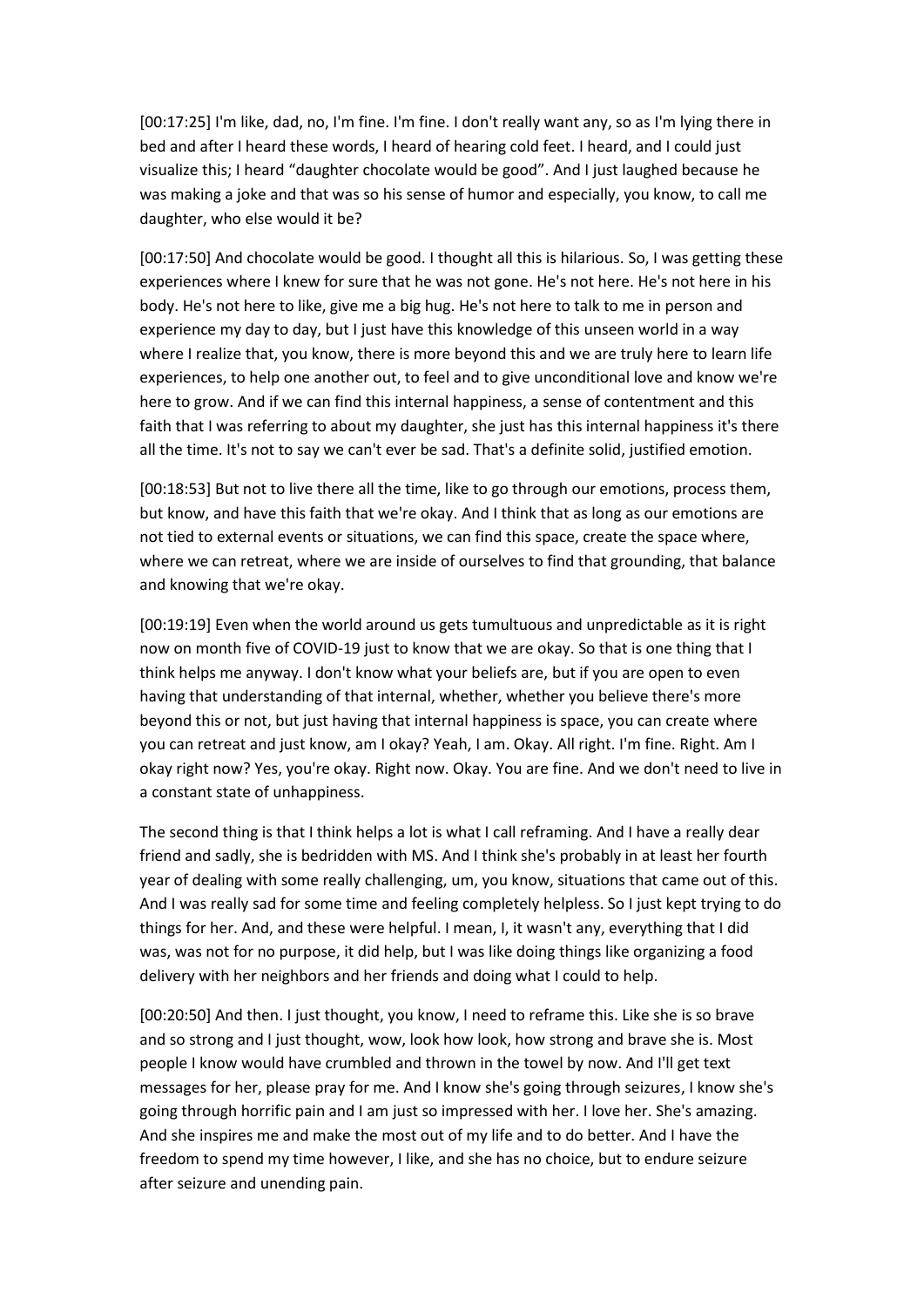[00:21:34] So this reframing doesn't hide my feelings. There is sadness there. I acknowledge it and I own it. And I process it, but the sadness does not overtake me. It will not stay with me someday when she is no longer on this earth. And I pray that she stays here for a really long time. And she, in her mind, she is healing and she is doing this, but this reframing has allowed me to experience the sadness, but I can also now experience gratitude and appreciation because of her. I can sit and I can hold her hand and I can be there for her being sad for her, but also being strong, knowing that she's just so amazing and such an inspiration that she has not given up and that she, and she knows that she is here to learn certain things.

[00:22:28] And I don't know what, at this point more that she needs to learn cause, oh my gosh, it's just been so long and unending for her as far as his pain. So, I just pray that this pain is just gets alleviated in that she can move beyond this and get back to. A better quality of her life.

So, because of my reframing situation, my husband kind of caught on to this and he did his own reframing. His mother in the last couple of months was recently diagnosed with a cognitive decline and. He could have chosen to be really sad about it. Here is very brilliant woman who was on a team. And she was, I believe in her twenties where she was a part of the team that won a Nobel peace prize for her work, doing nutrition.

[00:23:18] And so she's just this brilliant woman so to see this cognitive decline is really sad and hard for us and especially my husband. So, he said, you know, TonI, he said, I saw what you did with your friend and you reframed the situation. And instead of being sad and going into, you know, just kind of really unfortunate feelings around it and being depressed and feeling sad throughout and enduring this throughout this process, which could take quite some time, right. Is, and we don't have a crystal ball, so we don't know the future. And so, he just said that he was inspired because instead of just feeling this sadness, he reframed his perspective and he thought, you know, I just am so proud of my mom for working so hard to stay independent, for having this cognitive decline, for things being hard for her and her trying to find the tools and hanging in there to be as independent as possible.

[00:24:21] So that was a wonderful thing. So, reframing can really help. And again, it's not burying feelings, it's acknowledging feelings, but really looking at that silver lining, looking at, okay, what is good about this situation? And every situation, even though it may be really hard, good things can come out of it, even if you don't see that now.

[00:24:44] So it's just always wonderful to be on that lookout for what those good things might be.

The third aspect of this is being able to step up our nutrition and our fitness. Like it has so much to do with elevating our feelings of happiness. And we can do that through sleep, through food quality and for moving our body.

[00:25:09] And I'll tell you a story of something that happened to me. It was, I don't know how long ago it was. Maybe five, eight years ago, somewhere in there is that I was getting my normal blood work done from my family practitioner. And he said, you know, Toni, your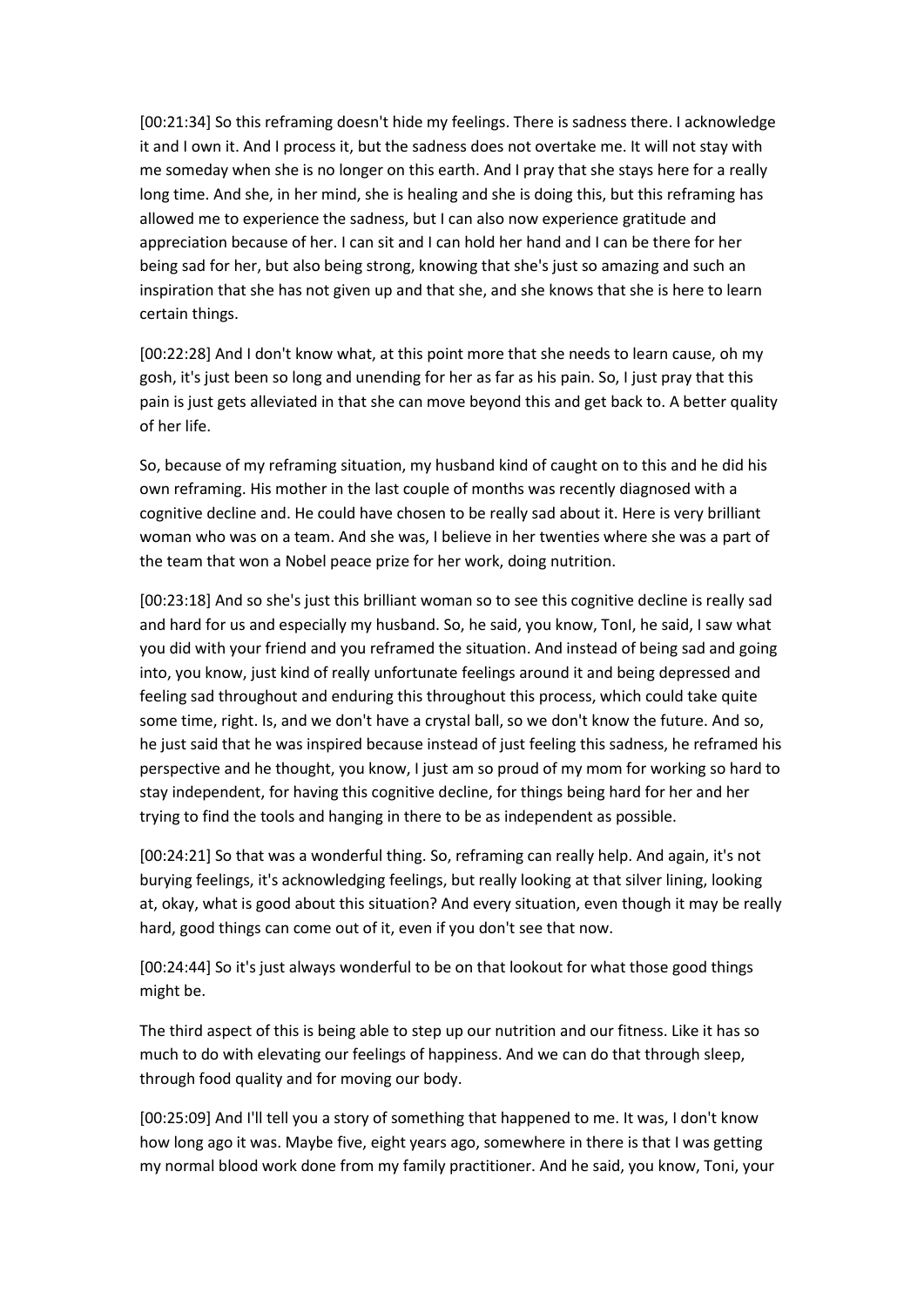serotonin levels are just really high. They're just kind of off the charts. And I thought, well, what, what's the problem with that? And I knew that to be the happiness hormone. Right. And so, when it came in high, my doctor said, well, if he's a little concerned about it, because apparently, and I didn't know this at the time, but it can also be an indicator of some undetected malignancy in the body.

[00:25:51] So I thought, well, gee, that would just be unfortunate. So, he wanted me to go through some fasting and some full body scans to see if anything could be detected. And so, I spent, I think a day or two of fasting, and then another three days of these full body scans at this local hospital. And I was starving.

[00:26:11] Boy, I do not do well when I don't eat only drinking clear liquids. Right. And vodka was not one of them, but it was like water and broth. And that was it for, I think, four or five days. So fortunately, it turned out to be the, that there was absolutely no medical issue. And so, then we suspected, huh. You know, I wonder if it's because of the nutrition and the fitness, like I literally felt high on life. I truly did. And I know that's a cliché, but because of all the good quality food and keeping my body active and healthy and moving that, I believe it just elevated my serotonin levels.

One thing that we need to do is like really take impeccable care of ourselves. And when we're feeling not happy, when we're feeling down, sometimes we just want to curl up into a little ball, but like really, if you just get out, go on a walk, go for just say, I'm going to go for 10 minutes you'll find yourself out there for a half hour, an hour. But just like, if you can incorporate these walks and get the blood flow, get the energy going in your body. Like exercise actually gives you energy. And I know I've said this before. If you've listened to my podcast, it doesn't take away energy it gives you energy.

[00:27:25] It puts you in a better mindset. It increases your happiness quotient. So, if you can do that, you will feel great. And if you can upgrade the quality of your food, that is another big thing. And I just know from experience because I have journaled my food. I measured things, written everything down, done, hydrostatic immersion, body testing.

[00:27:48] So I know my body super, super well. And so, the eating plans that I've designed are based on eating properly, eating balanced macronutrients. So, you get lean protein, complex carbs, healthy fats in every meal, right? You regulate your blood sugar. You start feeling way, way, way better. And when you improve your food quality, you're giving your body--you're nourishing your body--with much needed nutrients, so it can function and you can feel good and you have the energy, not only that you need, but that you really deserve.

[00:28:23] So eating healthy is so important and I've been through, you know, because I eat clean for so long when I don't, because I am not perfect, of course. But when I don't, when I do something like have a couple glasses of wine or eat something that is unhealthy, eat something with sugar in it, I feel it like, it may make me feel good initially kind of going down and you get that little sugar rush, but it creates a cascade of inflammation and things that go on in your body that lasts for days and maybe longer.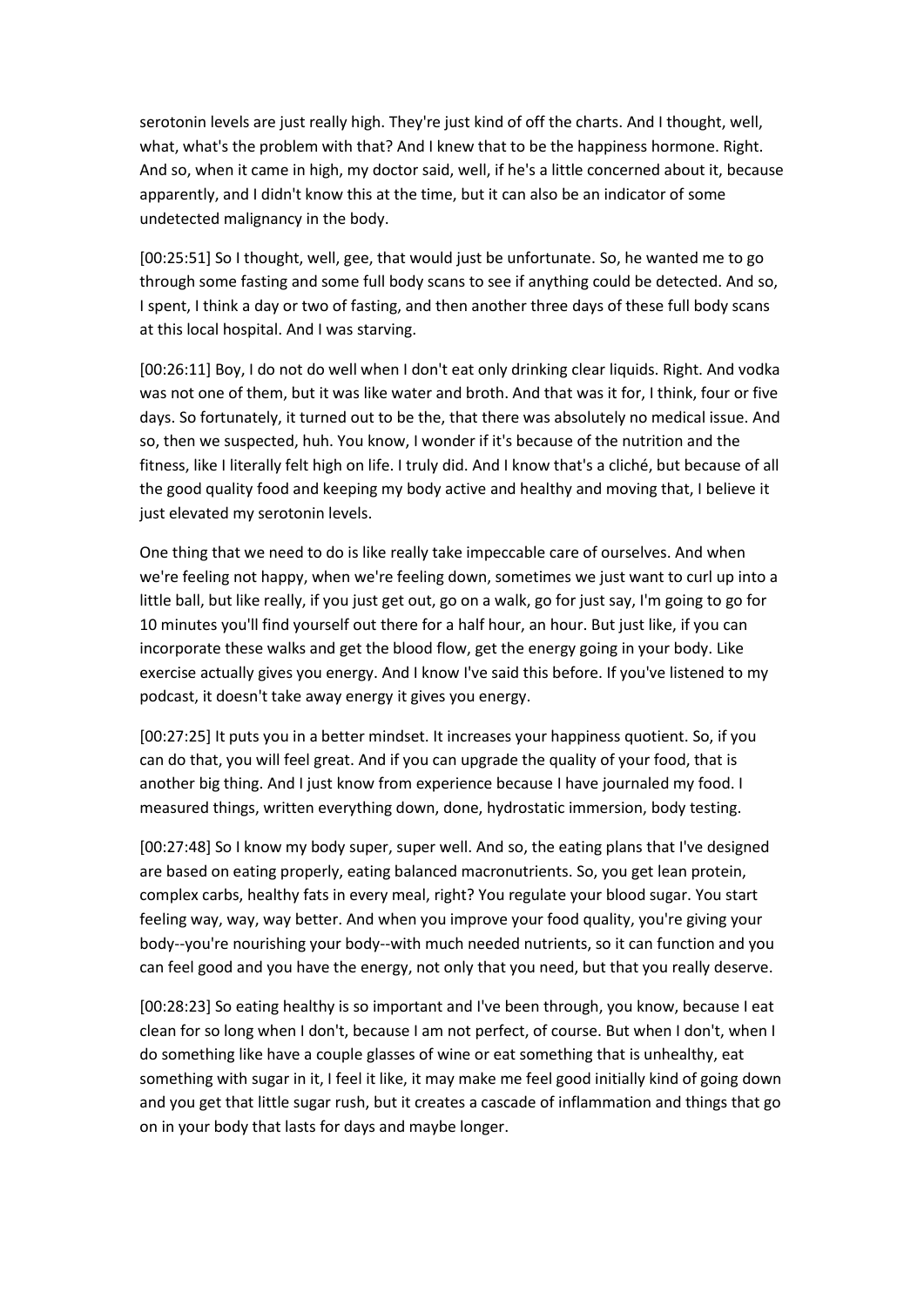So I know when I do this, how I feel and when I, my eating is not spot on, if I'm traveling and it's harder to get the quality of food that I'm accustomed to and that I like, and that I know, and you feel good, I feel it.

[00:29:14] I feel down. I actually feel. You know, depressed is too strong of a word, but I feel down. And so, it just makes me wonder, okay, why do I eat that way at all ever, like knowing what it does. I know what it does. And some of us are in this state of not depression. Again, that's too strong of a word, but kind of feeling down or dampened or, you know, just not as good as we could because we're eating this way all the time.

[00:29:43] We're incorporating these unhealthy foods into our diet. So, if we can really be good and consistent about doing that, we will just do so, so much better. So, here's a tip for you about chocolate, it really does boost your mood. If you put one tablespoon of sweetened cocoa powder into your smoothie, or maybe a teaspoon into your morning coffee, dark chocolate stimulates a production of endorphins. So those are of course, are the chemicals in your brain that create feelings of pleasure. Those feel good chemicals and dark chocolate also contains serotonin, which I was just talking about, which is an antidepressant that can elevate your mood. So just make sure if you are buying, say powdered dark chocolate, powdered cocoa that doesn't have anything else in it. No sugar is, is just unsweetened. And then if you're buying, say a chocolate bar, and I think everybody should do this, especially if you get these little cravings for chocolate. Maybe have one ounce a day. It's not a lot, but like a little square, and just make sure it's over 70%.

[00:30:53] So the higher, the percentage of that cacao, the less sugar is in it. There's very little sugar in it. Actually, if it's really dark chocolate and over 70%. So, if you're feeling like that, that is going to help you and boost your mood a little bit every now and then can actually make you feel just fine and not put on weight and just, you know, if you're feeling good, you're going to be up and you're going to be moving.

[00:31:17] And you know, anything that you can do to elevate your mood is great. And then the last thing is just recognizing lessons, right? Staying in our happiness zone. Have you ever met somebody that just keeps having the same set of situations that arise and then it throws them into despair? And you just can kind of sit back and you can watch somebody's life.

[00:31:41] And they just never seem happy because they can't seem to find their way out of these same reoccurring issues. And it could be things like relationships, you know, maybe where the other person is unfaithful or that another person doesn't treat you with respect or treats you poorly, or, you know, do we keep picking the same type of person because they're familiar, it's a familiar type of relationship that we're accustomed to, but maybe it's not great for us?

[00:32:12] Or I've seen situations maybe in business, like a business arrangement that, you know, that. Keeps going sour clients that might turn on you, question your work and then they won't pay you and they take them to court and then never talk to you again. Like there are reoccurring themes in people's lives.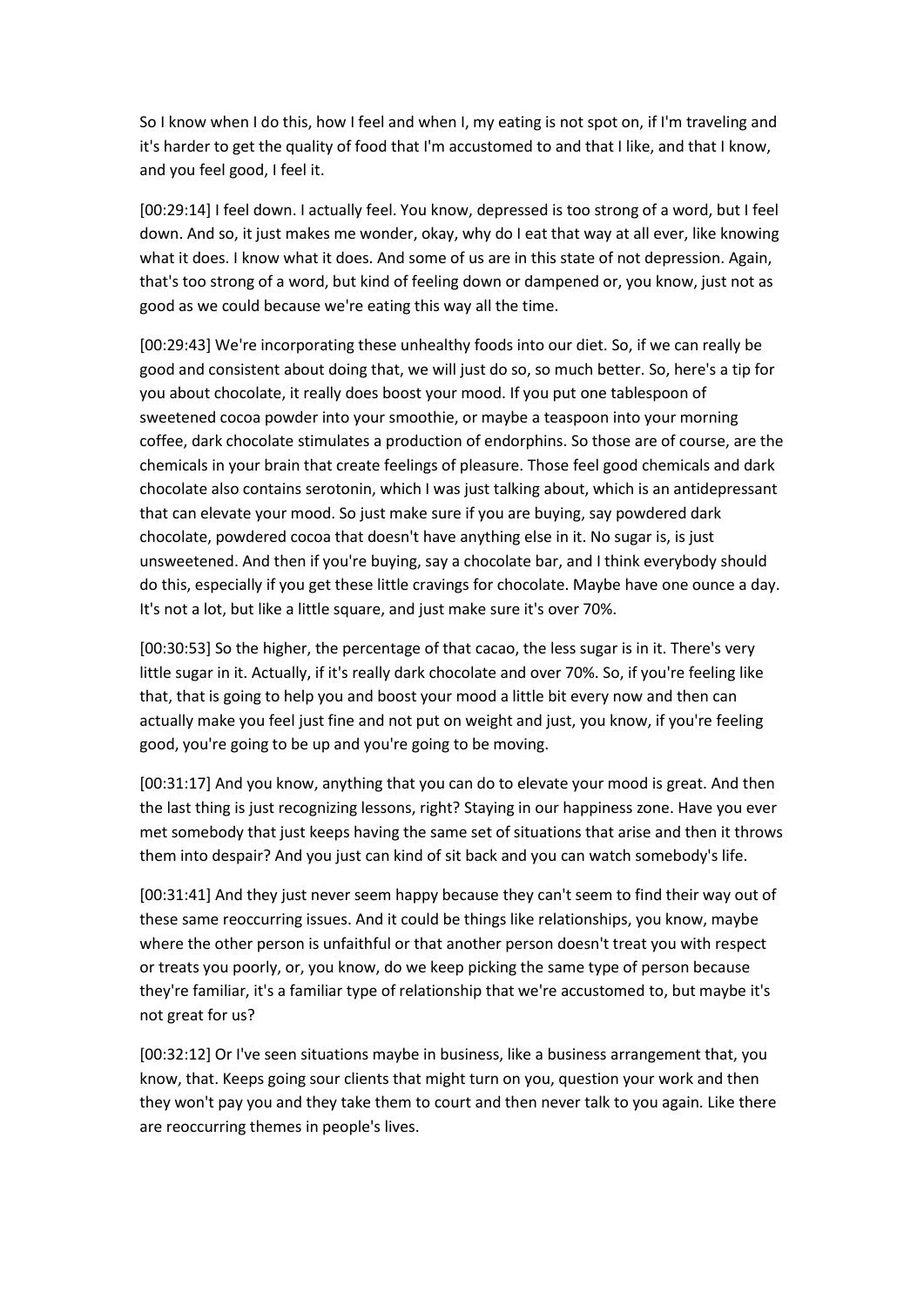[00:32:33] And I believe that if we don't recognize some of these lessons and these experiences of the same type, keep occurring over and over again, I believe it's because we haven't learned whatever lesson is in there for us the first time. And it's not, I don't believe these lessons are designed to take us down. I believe there are lessons for us to take something away and learn from. And sometimes it's so easy and I will totally acknowledge us. It's really easy need to see this in other people's lives. Right? Like we can sit back and say, wow, that person sure are sure a lot of drama in that person's lives or why are they keep having this problem with these friends?

[00:33:16] And what is this happening in business? Why do these things continue to happen over and over again? And it's really easy when you're removed to see it. It is much, much harder when it is your life and you are in it. Like there are probably things that go on in my life that maybe I don't know about because I'm in it.

[00:33:35] It is really hard to be objective. It's like having to stand back and seeing like, gee, what is there going on in my, I experience a year experiences that are creating us to not be in the state of happiness like that, or that's bringing us down. And so, is there a common thread in this? And the answer is always yes.

[00:34:00] And that's universe trying to tell us something. It's not a scenario that's designed to make us miserable. It's meant to teach us something about ourselves that perhaps we're refusing. To acknowledge or to learn. And I did joke about this. I've said this all my life, but I'm always serious is that if I don't get something the first time, God will slap me upside the head again and again, until I get it right.

[00:34:25] It's something that will just keep on coming back because there is a lesson in it for us. Right. So, there is a very pragmatic way at looking at these things. And it's really stepping aside and evaluating these situations with our ego side and candidly, honestly, looking at how we contributed to the situation that resulted in a loss of our happiness.

[00:34:51] So I hope that all of this has helped you and that you. I have taken away, maybe a few things, some little nuggets that help you boost your happiness. Yes. I know through all of this, you know, all this sheltering in place and with COVID-19 that we are being tested, right? We are so being tested; our patience is being tested.

[00:35:15] And I think that right now that people's happiness and their stability and their grounding is really being tested. And if you go through the grocery stores. I've seen this so many times, people just emotions are flaring up. People are being more emotional and we just need to, I believe, like have that compassion in your heart, have that tolerance have that patience.

[00:35:43] Have that unconditional love for someone, even if they're being snarky, even if they're having a bit of a salty time, even if they've lost their cool, lost it on, lost it on somebody else. Like let's not judge where they are, they are going through something themselves. And we all, all here to help elevate people, help support people.

[00:36:06] The more that you and I can be calm, the more that you and I can be accepting, like those feelings are contagious. And if we can be calm, we can instill a sense of calm